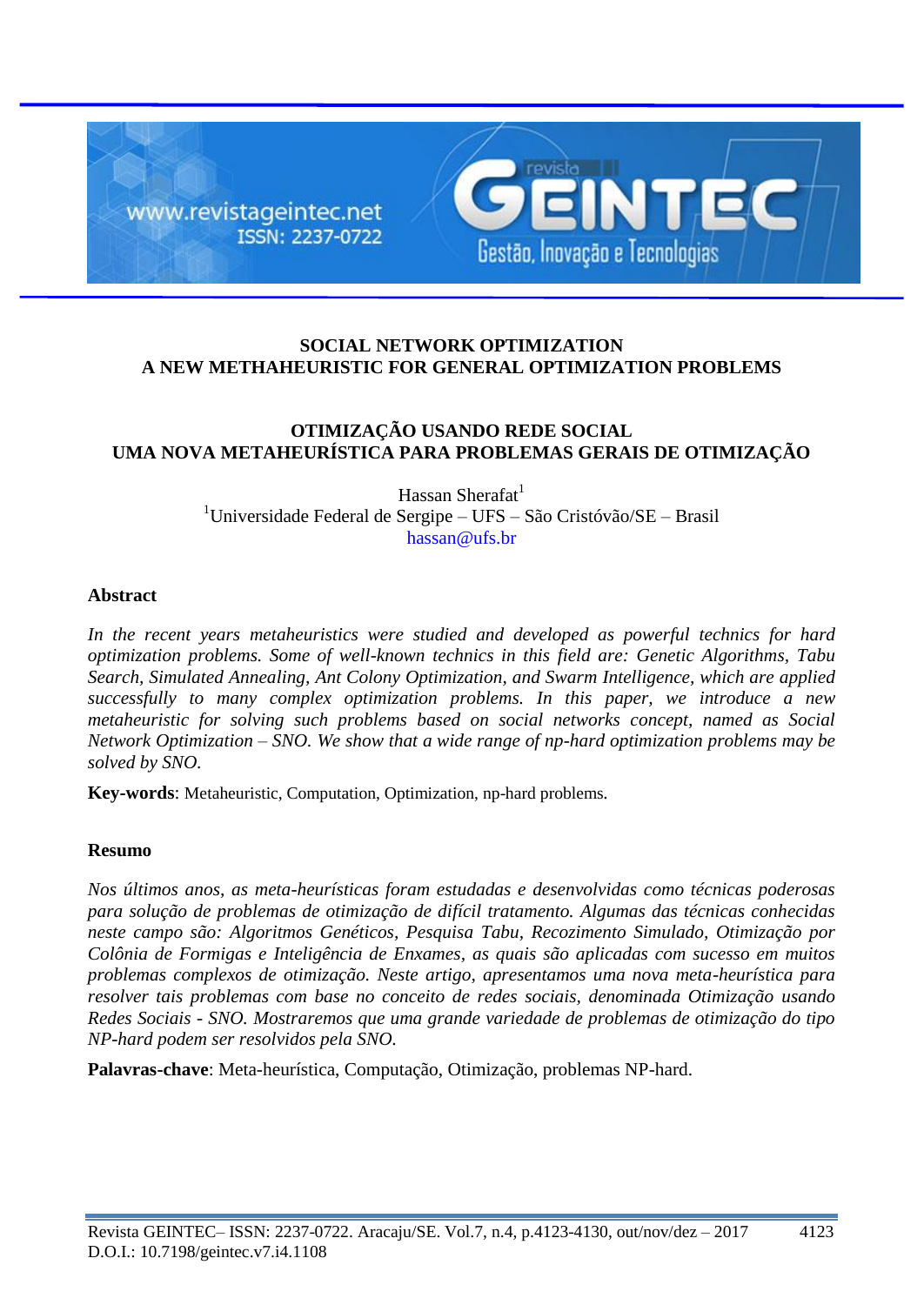### **1. Scope**

In applied mathematics and computation some problems are regarded as np-complete, or nphard problems (GAREY, 1979). There are evidences that any solution for these problems involves an exponential number of operation, which makes it impossible to solve the problem for large, even medium sized problems. A classical example of a np-complete problem is the well-known Travelling Salesman Problem -TSP, in which *n* cities should be visited in a circuit, where the distance (cost) between each pair of cities is known. The problem is: in which sequence the cities should be visited in order to minimize the total distance travelled. Any exact solution for TSP leads to an implicit enumeration of possible circuits. And we know that the total number of possible circuits are  $(n-1)!$  Just to have an idea, a TSP with 60 cities may have up to  $1.38*10^{80}$  Possible solutions. Other problems in the class np-complete have the same behavior. This is the reason for employing and searching approximate solutions for such problems.

Approximate solutions may be provided by heuristic methods, designed for each case. There exist several approaches for heuristics: greedy methods, local searches, and many others. The main problem for these alternatives is the worst case: heuristics may easily get trapped in a local optimum, and the approximate solution be far from the global optimum.

In counterpart, metaheuristics are sophisticated methods that employ a simple heuristic which exploit intelligently the whole solution space, without fear of falling into a local optimum. The first time that the term metaheuristic was used was by Glover (1986). Some well-known metaheuristics which have been successfully applied to combinatorial optimization problems are the following:

**Tabu search**, created by Glover (1986), is a metaheuristic employing local search methods. The local (neighborhood) search takes a potential solution to a problem and check its immediate neighbors (that is, solutions that are similar except for one or two minor details) in the hope of finding an improved solution. Local search methods have a tendency to become stuck in suboptimal regions or on plateaus where many solutions are equally fit.

Tabu search improves the performance of local search by relaxing its basic rule. First, at each step *worsening* moves can be accepted if no improving move is available (like when the search is stuck at a strict local optimum). In addition, *prohibitions* (henceforth the term *tabu*) are introduced to discourage the search from coming back to previously-visited solutions.

**Genetic Algorithm**, suggested by Holland (1975), is a metaheuristic inspired in natural selection by relying on two bio-inspired operators: crossover and mutation. In a genetic algorithm, a population of candidate solutions (called individuals) to an optimization problem is evolved toward better solutions. Each candidate solution has a set of properties which can be mutated and altered.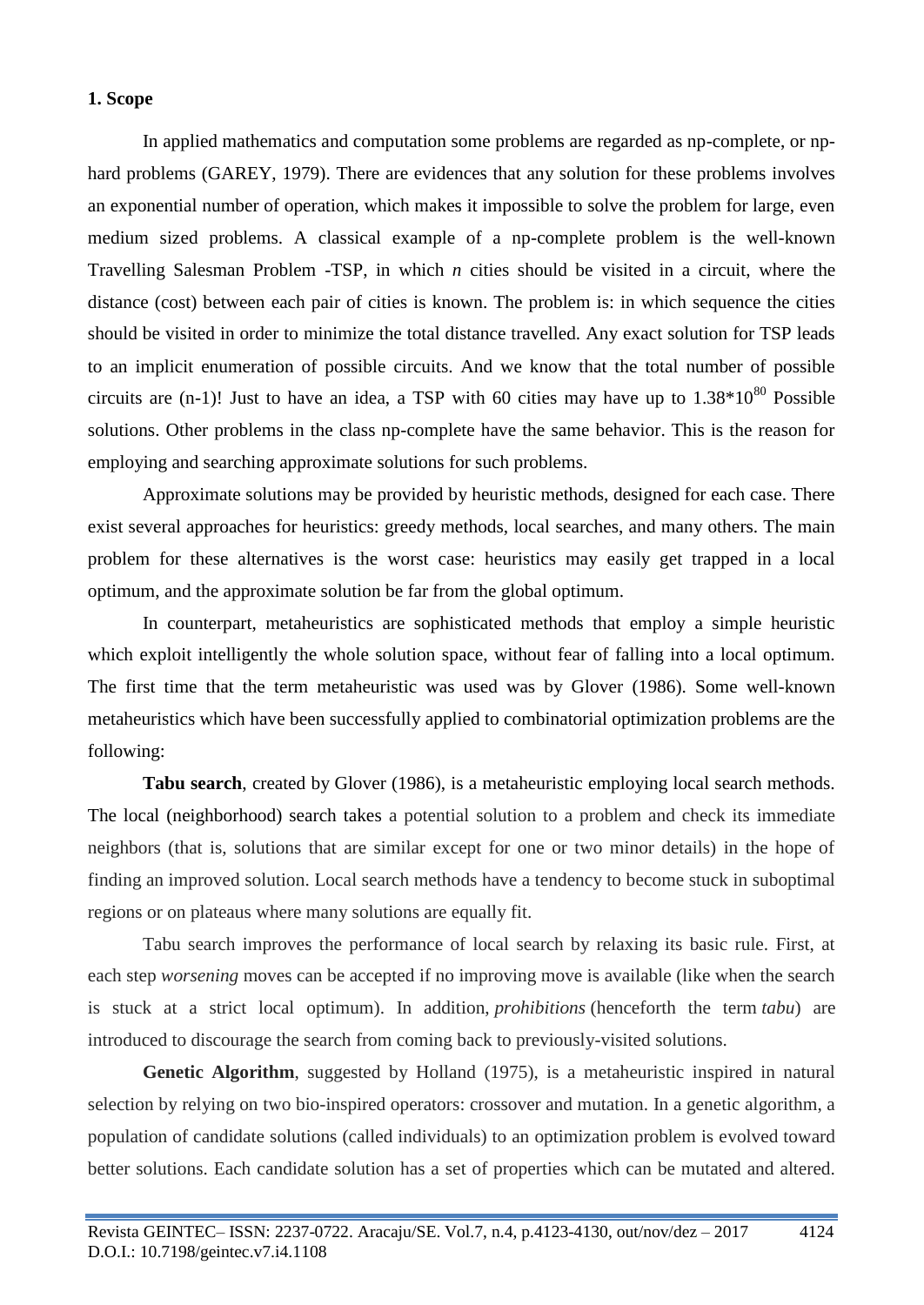Traditionally, solutions are represented in binary as strings of 0s and 1s, but other encodings are also possible.

The evolution usually starts from a population of randomly generated individuals, called the initial *generation*. In subsequent generations, the fitness of every individual in the population is evaluated; the fitness is usually calculated from the value of the objective function in the problem being solved. The more fit individuals are stochastically selected from the current population, and new ones are created using two basic operations: crossover and mutations. The new generation of candidate solutions is then used in the next iteration of the algorithm. Commonly, the algorithm terminates when either a maximum number of generations has been produced, or a satisfactory fitness level has been reached for the population.

**Simulated annealing**, developed by Kirkpatrick et al. (1983) is a probabilistic technique for approximating the global optimum of a given function. The name and inspiration come from annealing in metallurgy. Simulated annealing interprets slow cooling as a slow decrease in the probability of accepting worse solutions as it explores the solution space.

Accepting worse solutions is a fundamental property of metaheuristics because it allows for a more extensive search for the optimal solution. This notion of slow cooling is implemented in the Simulated Annealing algorithm as a slow decrease in the probability of accepting worse solutions as it explores the solution space.

**Ant Colony Optimization**, devised by Dorigo (1992) is a probabilistic technique for solving computational problems which can be reduced to finding good paths through graphs. The technique may be seen as a member of family of Swarm Intelligence methods.

the first algorithm of Dorigo was aiming to search for an optimal path in a graph, based on the behavior of ants seeking a path between their colony and a source of food. The original idea has since diversified to solve a wider class of numerical problems, and as a result, several problems have emerged, drawing on various aspects of the behavior of ants.

Metaheuristics cited above have inspired several other techniques, studied in literature as Evolutionary methods, Memetic algorithms, and the Swarm Intelligence (BIANCHI et al., 2009).

### **2. Introduction**

In this paper, we propose a new metaheuristic named Social Network Optimization – SNO, applied to general optimization problems. The method is inspired in learning and interacting of individuals in a social network, where each member is in contact with a limited number of other members (friends). And his friends, in turn, contact a finite number of other friends, who may be, or not common friends with the first one, or each with other.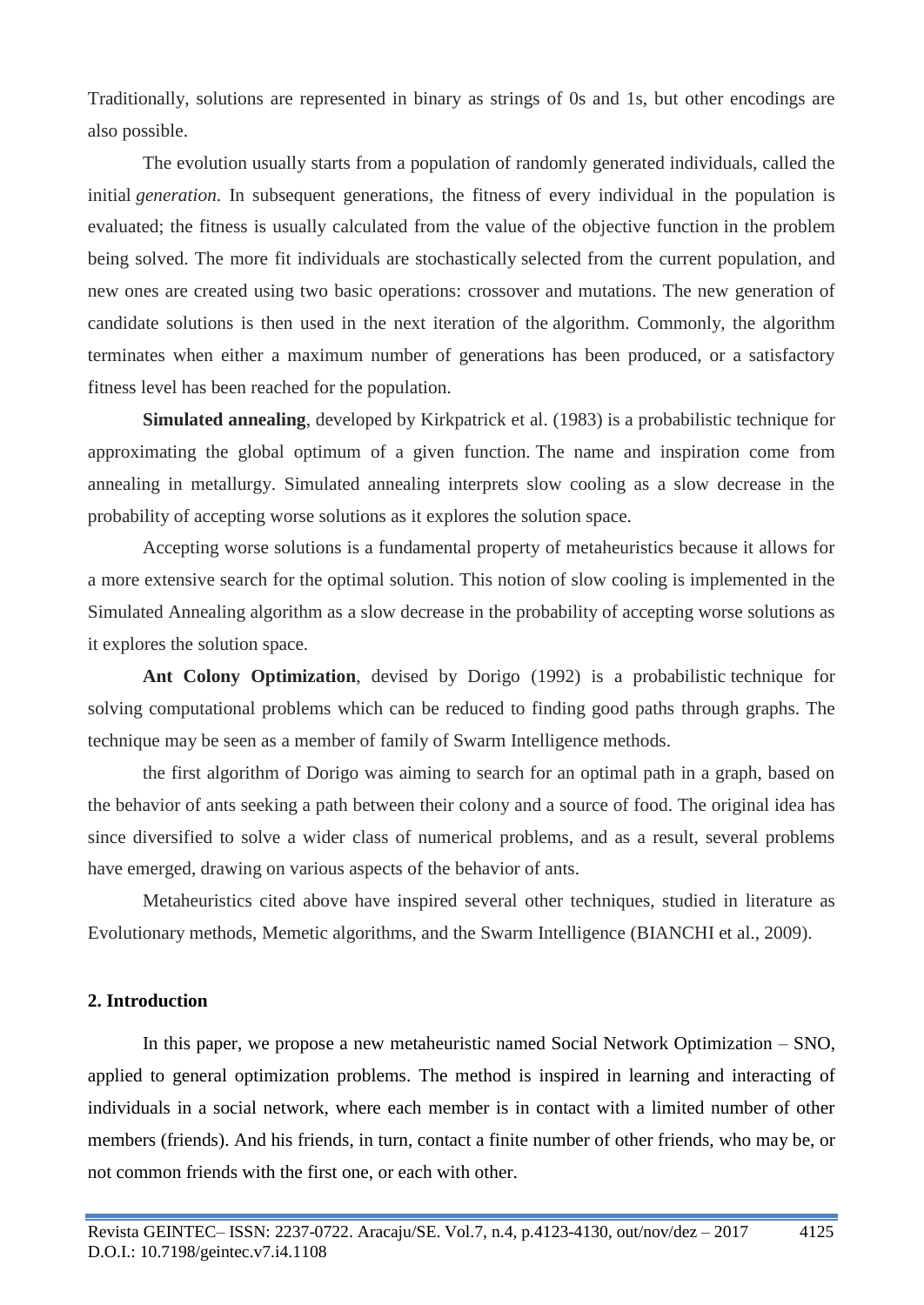Each individual in SNO represents a solution for the optimization problem. Then one solution may be compared with those solutions in the network which it has contact. The idea is that the individual may learn a detail from another individual in his friendship circle. Other members of the Network practice the learning in same fashion. In one iteration of the algorithm all individuals try to update their solutions having good influences from his network.

As in real social networks, the interaction between individuals can lead to collective learning. Learning would become more intense and meaningful if there is a learning posture for the members. This is the basic idea of SNO, since learning is provoked. In each iteration, all individuals have a chance to learn a little more, in some aspect of the solution, taking advantage of the natural diversity that exists in the network.

#### **3. Social Network Concept**

A graph  $G = (X, E)$  can represent a social network, where each vertex  $i \in X$  represents an individual and each edge  $(i, j) \in E$  the friendship between individuals *i* and *j*. Let  $n = |X|$  be the number of vertices and  $m = |E|$  the number of edges of the graph. For practical purposes, at the time of implementation of the algorithm, it would be better that the number of contacts for each individual be a constant *d*, that is, each one has exactly *d* friends. That means, the degree of every vertex in corresponding graph is *d*. This assumption is possible, provided that  $d \le n$  and at least one of these numbers (*n*, *d*) is even. The last condition must be true, because the sum of all degrees of vertices is twice the number of edges:

$$
nd=2m
$$

Therefore  $m = nd/2$ , that implies *n* or *d*, one of them should be even.

The numbers *n* and *d* are two important parameters of the algorithm and should be properly fixed. Higher the number of variables of the problem, larger should be the number *n*. While *d* limits the domain of local search in the learning operation. For a fast algorithm,  $d \ll n$ .

The graph *G* is randomly created. In its construction, should be observed its connectivity, since a disconnected graph (with two or more disjoint components) implies the impossibility of direct or indirect learning between disconnected individuals.

To each vertex of the graph is associated a solution for the problem being solved. The initial solution may be random, or generated using some heuristic, for example a greedy stochastic method. In this case, it must be ensured that the heuristic does not generate very similar solutions. The most important quality for an initial solution is its diversity.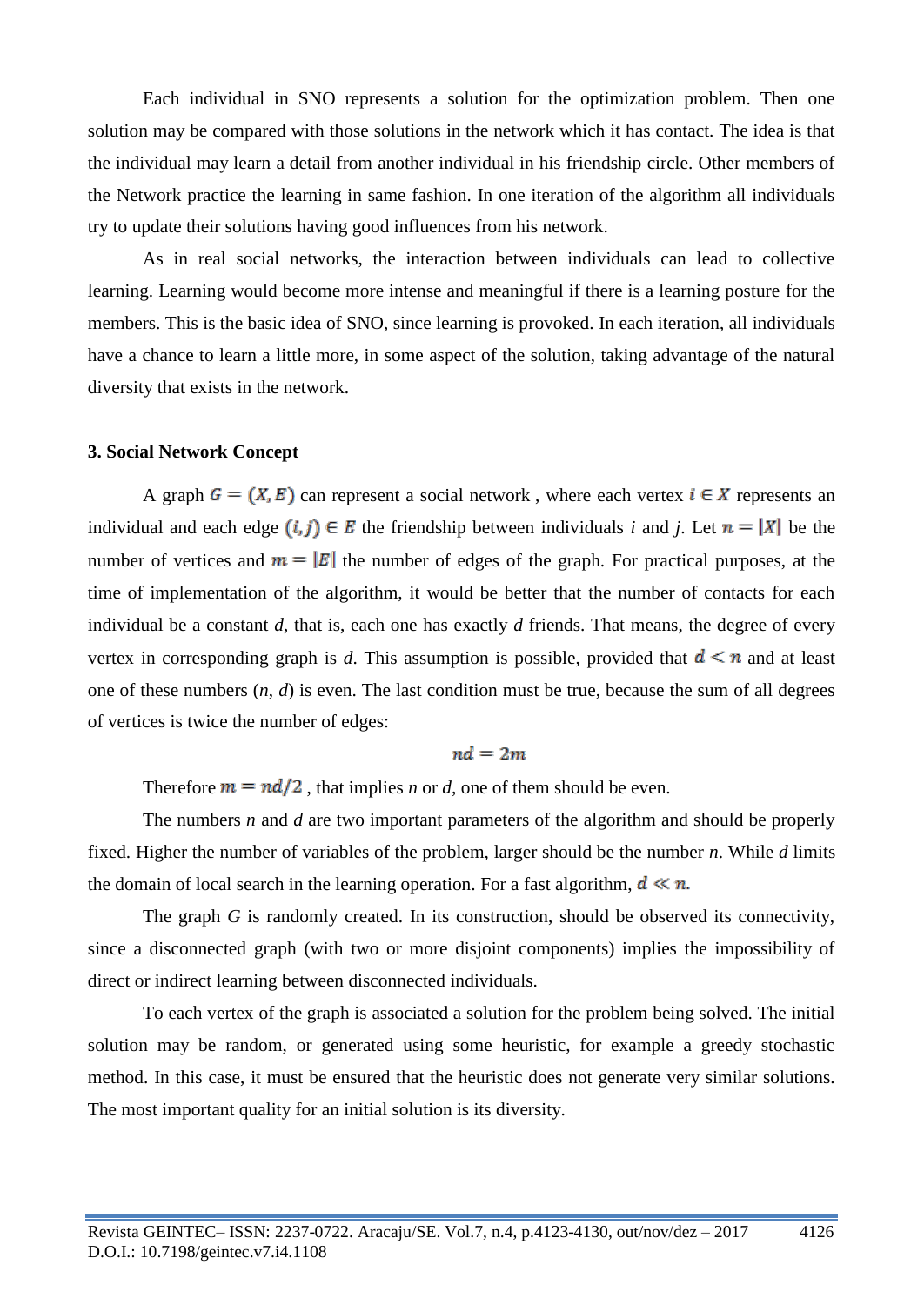#### **4. Learning Operation**

SNO is an evolutionary method, in which the evolution of individuals is through learning, than by means of blind combinations, or simple imitation of a majority. In genetic algorithms, for example, the improvement from one generation to another is achieved from recombination of individuals, privileging those who have good adaptation. In Ant Colony algorithm, the improvement occurs by means of a probabilistic imitation of the majority of other ants. Although these procedures could be interpreted as forms of learning, however, they cannot be considered as conscious learning.

An important feature of SNO is its gradual evolution through learning: a conscious learning, either from a good individual, or from a very poor one. Learning does not mean exchanging an entire solution by another. It means to assimilate a detail of another solution that gives you some advantage. The operation that leads to learning is through some comparative local search between an existing solution at a vertex and the solutions of its friends. Such operation may be performed using several strategies, depending on the nature of the problem being solved. We present below a possible generic strategy:

Let  $S^k(i)$  be the current solution (in iteration *k*) of an individual *i*, with objective function value  $f_i^k$ . Suppose  $\sigma$  is a detail of this solution, which appears as  $\sigma_i$  in *i*. Let  $J = \Gamma(i)$  be the set of friends of *i* in the network. The detail  $\sigma$  appears as  $\sigma_j$  in each jeJ. If individual *i* assimilate  $\sigma_j$  in his solution, then his objective function value will be changed to  $f_i^k(\sigma_j)$ . Logically *i* would accept the change from a *j* who gives him the best advance, and only if this is better than his actual solution.

However, the new solution  $S^{k+1}(i)$  should take into account two parameters: the value of the objective function  $f_j^k$  (from whom is getting information) and the improvement caused in his own objective function value  $f_i^k(\sigma_j)$ , assimilating  $\sigma_j$ . In other words, it is important the improvement achieved in the value of the objective function, and equally important the objective function value of whom contributed with development.

The importance of each of these components should be appropriately scaled up, using parameters  $\alpha$ ,  $\beta \ge 0$ , and for a minimization problem assessing

$$
\varphi_i = \int_j^{max} \alpha \left[ f_i^k - f_i^k(\sigma_j) \right] + \beta \left[ f_i^k - f_j^k \right]
$$

Then the new solution for *i* will be  $S^{k+1}(i)$ , obtained from learning of solution detail  $\sigma_i$ from individual *j*, who maximizes the value of  $\varphi_i$ . If  $\varphi_i \leq 0$ , then  $S^{k+1}(i) = S^k(i)$ .

Note the learning process does not affect no individuals in *, which remain intact.*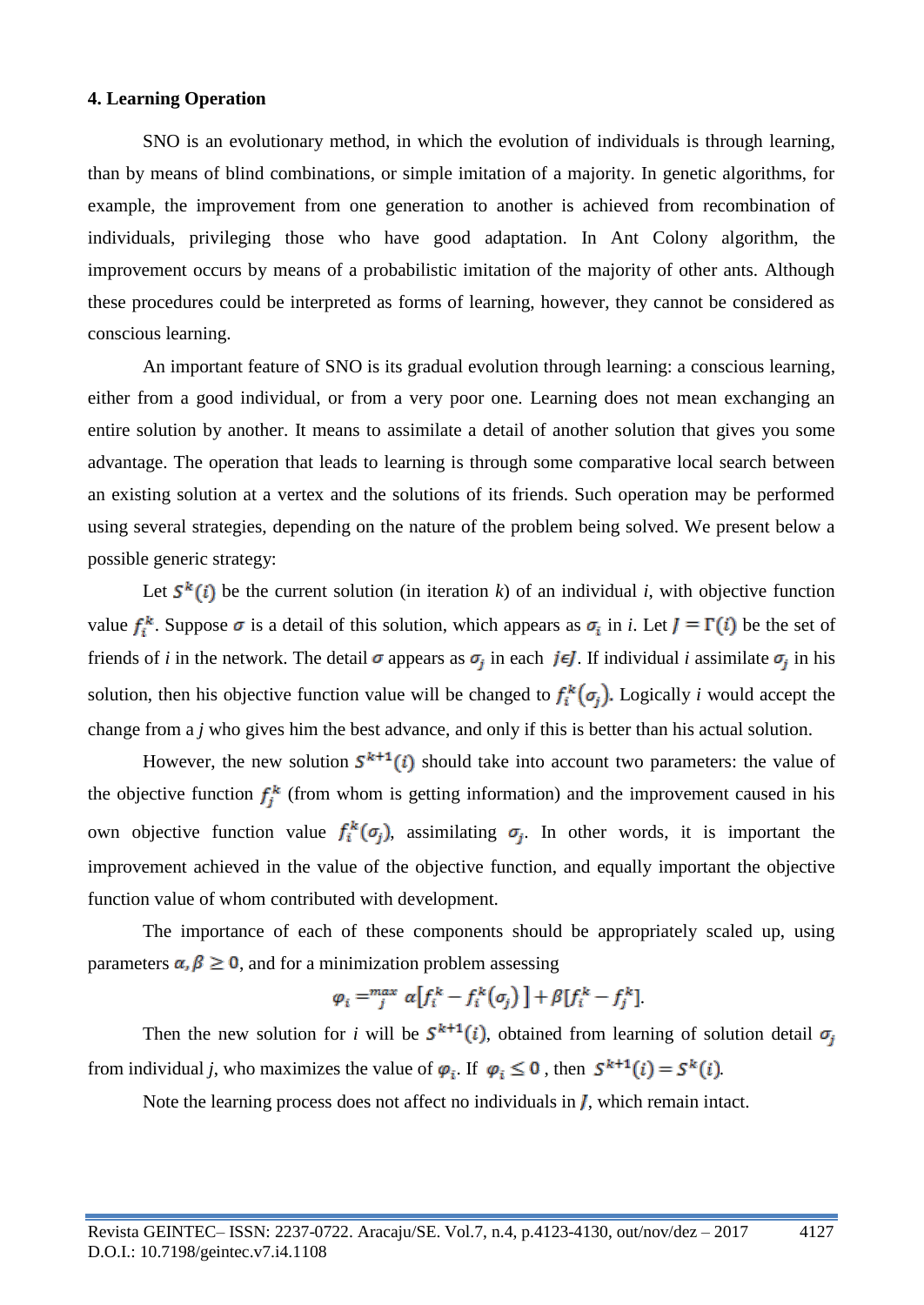### **5. The SNO Algorithm**

A typical algorithm for SNO may be as follows:

- 0) Given a minimization problem *P*, with following parameters: *n*: total number of members in the social network (even number); *d*: number of friends for each member;  $\alpha, \beta \ge 0$  learning parameters.
- 1) Create a random graph  $G = (X, E)$  with *n* vertices, all of them with degree *d*, representing the social network.
- 2) Associate to each vertex  $i \in X$  a solution  $S^0(i)$ , obtained by some greedy stochastic method, and calculate the solution value  $f_i^0$ . Fix  $k = 0$
- 3) While some convergence condition is not satisfied, repeat steps 3.1 through 3.2:
	- 3.1. Repeat steps 3.1.1 through 3.1.2, while exist individuals who has not learned in iteration k,
		- 3.1.1. Select an arbitrary individual  $i \in X$  who has not yet learned in the present iteration;
		- 3.1.2. Individual *i* learn a solution detail  $\sigma$  from his friends  $j \in \Gamma(i)$ , by maximizing  $\varphi_i$

$$
\varphi_i = \int_j^{max} \alpha \big[ f_i^k - f_i^k \big( \sigma_j \big) \big] + \beta \big[ f_i^k - f_j^k \big]
$$

- If  $\varphi_i > 0$ , then improve the solution  $S^{k+1}(i)$ , by assimilating  $\sigma_j$ , which maximizes  $\boldsymbol{\varphi}_i$ , as mentioned above.
- If  $\varphi_i \leq 0$ , make  $S^{k+1}(i) = S^k(i)$ .

3.2.  $k = k + 1$ 

4)  $S^k(l)$  for which  $f^k_l = \min_i \{f^k_i\}$  is the best solution obtained for problem *P*. //

### **6. Convergence**

A possible stopping criterion for the algorithm may be the non-learning condition in an entire iteration. That is, no individual could improve his solution through learning. What means such a condition? It may be a local, or global optimum.

The convergence of SNO to the global optimum solution, in a finite number of iterations, cannot be guaranteed, nor for any other metaheuristic. What may be established is that the method has ability to leave local optimums. The learning process is unilateral: individual *i* learns from *j*, but do not teach him! Instead, *j* learns from *k*, and so on. Furthermore, the solution detail (object of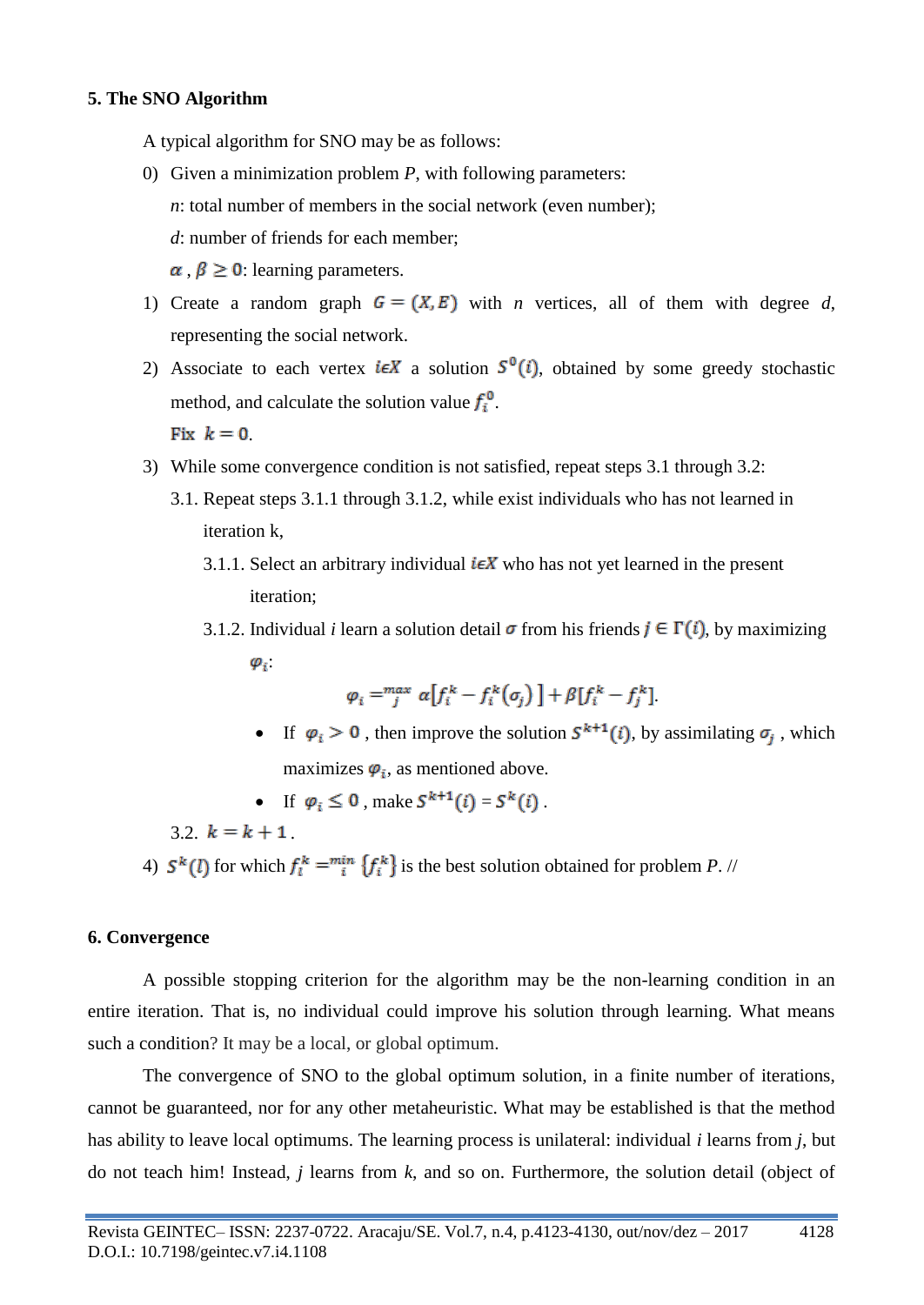learning) may randomly be changed. The result is a population that evolves but maintains heterogeneity. And this is a favorable condition for getting out from a local optimum.

## **7. Additional Strategies**

What we presented as an algorithm is only an option for a basic structure of SNO. The success of the algorithm depends greatly on the strategies adopted in its implementation for the specific problem being solved. Additionally, some other strategies could be considered:

The network construction may be different, and its vertices with varying degrees; In the construction of the network, the degree of the vertices need not to be necessarily a constant. That means, the number of friends for each individual can be different.

After the culmination of the evolution process, the same individuals (already evolved) may change their friendship network, continuing the process with the new network.

The learning strategy may take several forms. For example, if an individual does not improve his solution by learning a detail, the detail can be changed.

A **Conference** strategy may be implemented in the algorithm after performing a predefined number of iterations. The conference aims for an additional learning between a number of high standing individuals, no matter if they are, or not, in a friendship circle.

## **8. Conclusions**

We present a new metaheuristic, named Social Network Optimization – SNO, inspired on social networks behavior, to solve general optimization problems. The SNO is based on a systematic learning of all individuals, each one from others in own friendship network. We showed capability of SNO to overcome local optimums toward better solutions, however, not affirming that it achieves the best one. The methodology was presented in conceptual form, applicable to a variety of problems of difficult treatment.

## **References**

BIANCHI, L.; DORIGO, M.; GAMBARDELLA, L.M.; GUTIJAHR, W.J. (2009). "A survey on metaheuristics for stochastic combinatorial optimization". *Natural Computing: an international journal*. **8** (2): 239–287.

HOLLAND, J.H. (1975). *Adaptation in Natural and Artificial Systems*. University of Michigan Press.Papadimiriou C. H.

KIRKPATRICK, S.; GELATT Jr., C.D.; VECCHI, M.P. (1983). "Optimization by Simulated Annealing". *Science*. **220** (4598).